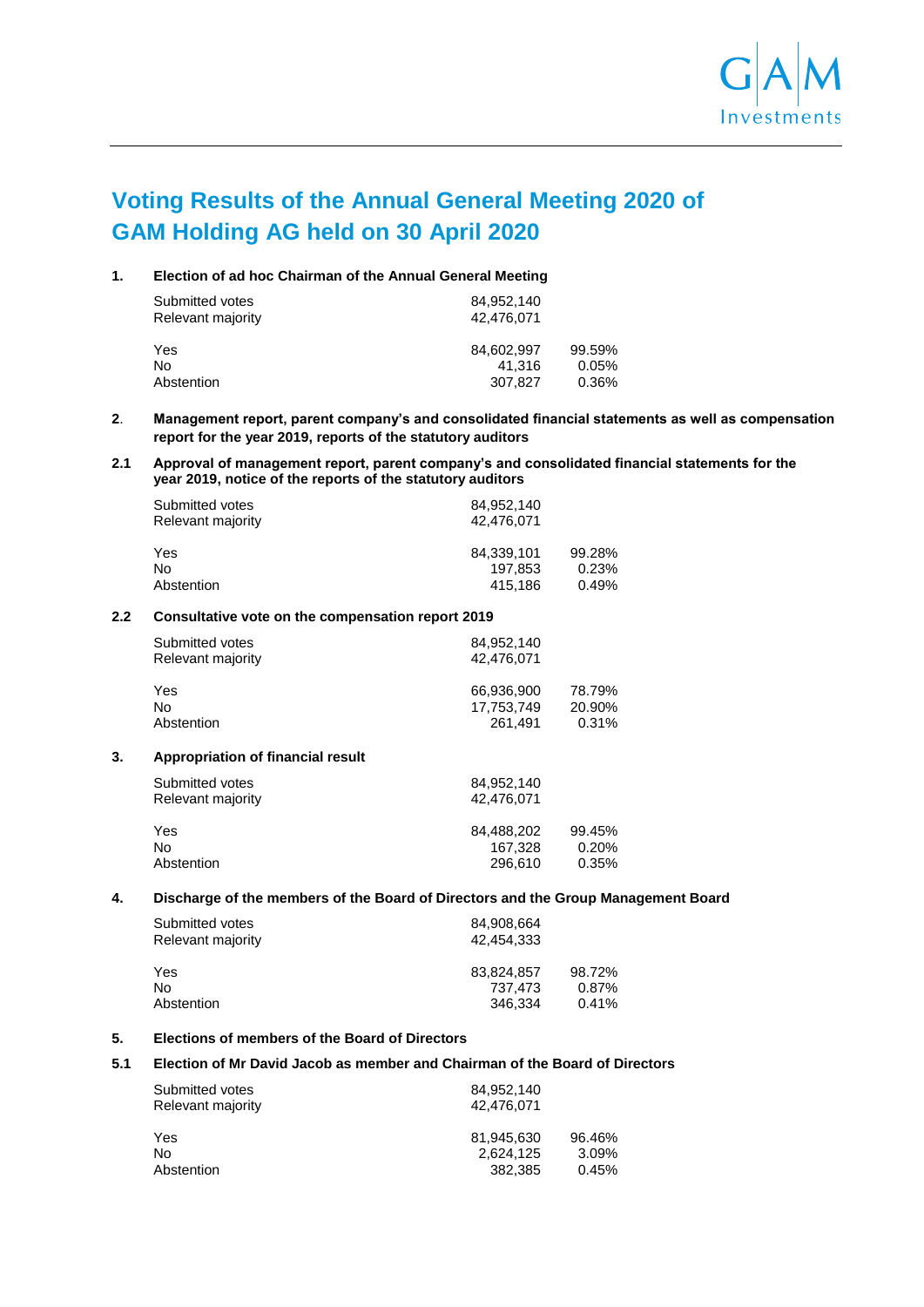| ง.∠ | Re-election of MS Ratid Couglay                                   |                                    |                          |
|-----|-------------------------------------------------------------------|------------------------------------|--------------------------|
|     | Submitted votes<br>Relevant majority                              | 84,952,140<br>42,476,071           |                          |
|     | Yes<br><b>No</b><br>Abstention                                    | 81,722,142<br>2,969,591<br>260,407 | 96.20%<br>3.50%<br>0.30% |
| 5.3 | Re-election of Ms Jacqui Irvine                                   |                                    |                          |
|     | Submitted votes<br>Relevant majority                              | 84,952,140<br>42,476,071           |                          |
|     | Yes<br><b>No</b><br>Abstention                                    | 81,728,549<br>2,962,784<br>260,807 | 96.21%<br>3.49%<br>0.30% |
| 5.4 | <b>Re-election of Ms Monika Machon</b>                            |                                    |                          |
|     | Submitted votes<br>Relevant majority                              | 84,952,140<br>42,476,071           |                          |
|     | Yes<br><b>No</b><br>Abstention                                    | 82,020,744<br>2,487,539<br>443,857 | 96.55%<br>2.93%<br>0.52% |
| 5.5 | Re-election of Mr Benjamin Meuli                                  |                                    |                          |
|     | Submitted votes<br>Relevant majority                              | 84,952,140<br>42,476,071           |                          |
|     | Yes<br>No.<br>Abstention                                          | 83,334,888<br>1,182,425<br>434,827 | 98.10%<br>1.39%<br>0.51% |
| 5.6 | <b>Re-election of Ms Nancy Mistretta</b>                          |                                    |                          |
|     | Submitted votes<br>Relevant majority                              | 84,952,140<br>42,476,071           |                          |
|     | Yes<br>No<br>Abstention                                           | 83,034,582<br>1,652,621<br>264,937 | 97.74%<br>1.95%<br>0.31% |
| 5.7 | <b>Election of Mr Thomas Schneider</b>                            |                                    |                          |
|     | Submitted votes<br>Relevant majority                              | 84,952,140<br>42,476,071           |                          |
|     | Yes<br><b>No</b><br>Abstention                                    | 83,401,666<br>1,156,885<br>393,589 | 98.17%<br>1.36%<br>0.47% |
| 6.  | Elections to the Compensation Committee of the Board of Directors |                                    |                          |
| 6.1 | <b>Re-election of Ms Katia Coudray</b>                            |                                    |                          |
|     | Submitted votes<br>Relevant majority                              | 84,952,140<br>42,476,071           |                          |
|     | Yes<br><b>No</b><br>Abstention                                    | 81,443,449<br>3,259,227<br>249,464 | 95.87%<br>3.84%<br>0.29% |

#### **5.2 Re-election of Ms Katia Coudray**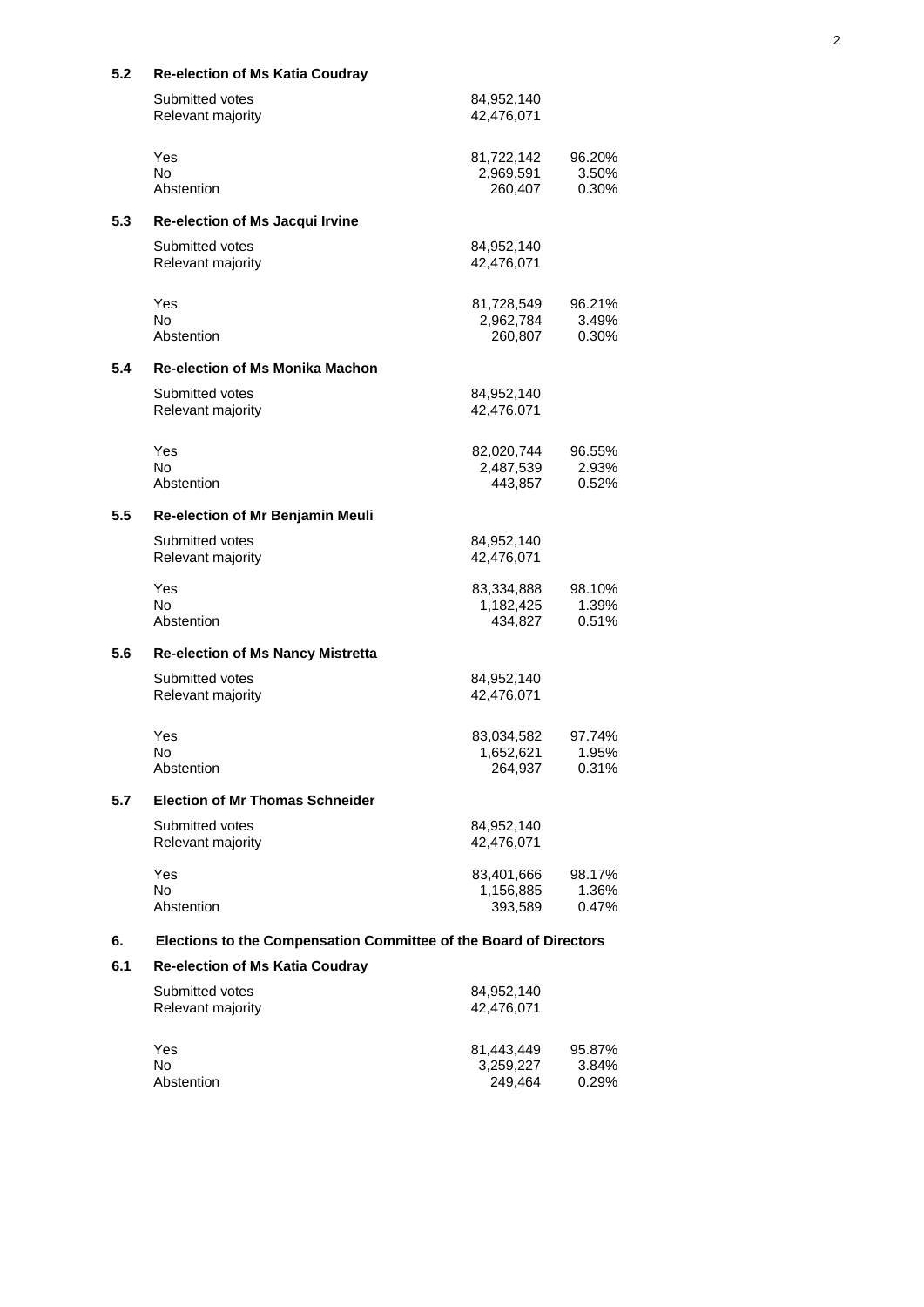## **6.2 Re-election of Ms Nancy Mistretta**

| Submitted votes<br>Relevant majority | 84,952,140<br>42,476,071 |                          |
|--------------------------------------|--------------------------|--------------------------|
| Yes<br>N <sub>o</sub>                | 81,318,925<br>3.377.671  | 95.72%<br>3.98%          |
| Abstention                           | 255,544                  | 0.30%                    |
| <b>Election of Ms Jacqui Irvine</b>  |                          |                          |
| Submitted votes<br>Relevant majority | 84,952,140<br>42.476.071 |                          |
| Yes<br>N <sub>o</sub>                | 81,596,016<br>3,101,188  | 96.05%<br>3.65%<br>0.30% |
|                                      | Abstention               | 254.936                  |

# **7. Compensation of the Board of Directors and the Group Management Board**

# **7.1 Approval of the compensation of the Board of Directors**

| Submitted votes<br>Relevant majority | 84,952,140<br>42,476,071 |        |
|--------------------------------------|--------------------------|--------|
| Yes                                  | 74.443.689               | 87.63% |
| No                                   | 10,035,171               | 11.81% |
| Abstention                           | 473.280                  | 0.56%  |

# **7.2 Approval of the fixed compensation of the Group Management Board for the 2020 financial year**

| Submitted votes<br>Relevant majority | 84.952.140<br>42,476,071 |        |
|--------------------------------------|--------------------------|--------|
| Yes                                  | 78.762.674               | 92.71% |
| No                                   | 5.712.488                | 6.72%  |
| Abstention                           | 476.978                  | 0.57%  |
|                                      |                          |        |

# **7.3 Approval of the variable compensation of the Group Management Board for the 2019 financial year**

|    | Submitted votes                               | 84,952,140 |        |
|----|-----------------------------------------------|------------|--------|
|    | Relevant majority                             | 42,476,071 |        |
|    | Yes                                           | 77,630,477 | 91.38% |
|    | No.                                           | 6,854,020  | 8.07%  |
|    | Abstention                                    | 467,643    | 0.55%  |
| 8. | <b>Election of the statutory auditors</b>     |            |        |
|    | Submitted votes                               | 84,952,140 |        |
|    | Relevant majority                             | 42,476,071 |        |
|    | Yes                                           | 84,510,786 | 99.48% |
|    | No.                                           | 288,563    | 0.34%  |
|    | Abstention                                    | 152,791    | 0.18%  |
| 9. | Re-election of the Independent Representative |            |        |
|    | Submitted votes                               | 84,952,140 |        |
|    | Relevant majority                             | 42,476,071 |        |
|    | Yes                                           | 84,818,136 | 99.84% |
|    | No.                                           | 18,917     | 0.02%  |
|    | Abstention                                    | 115,087    | 0.14%  |